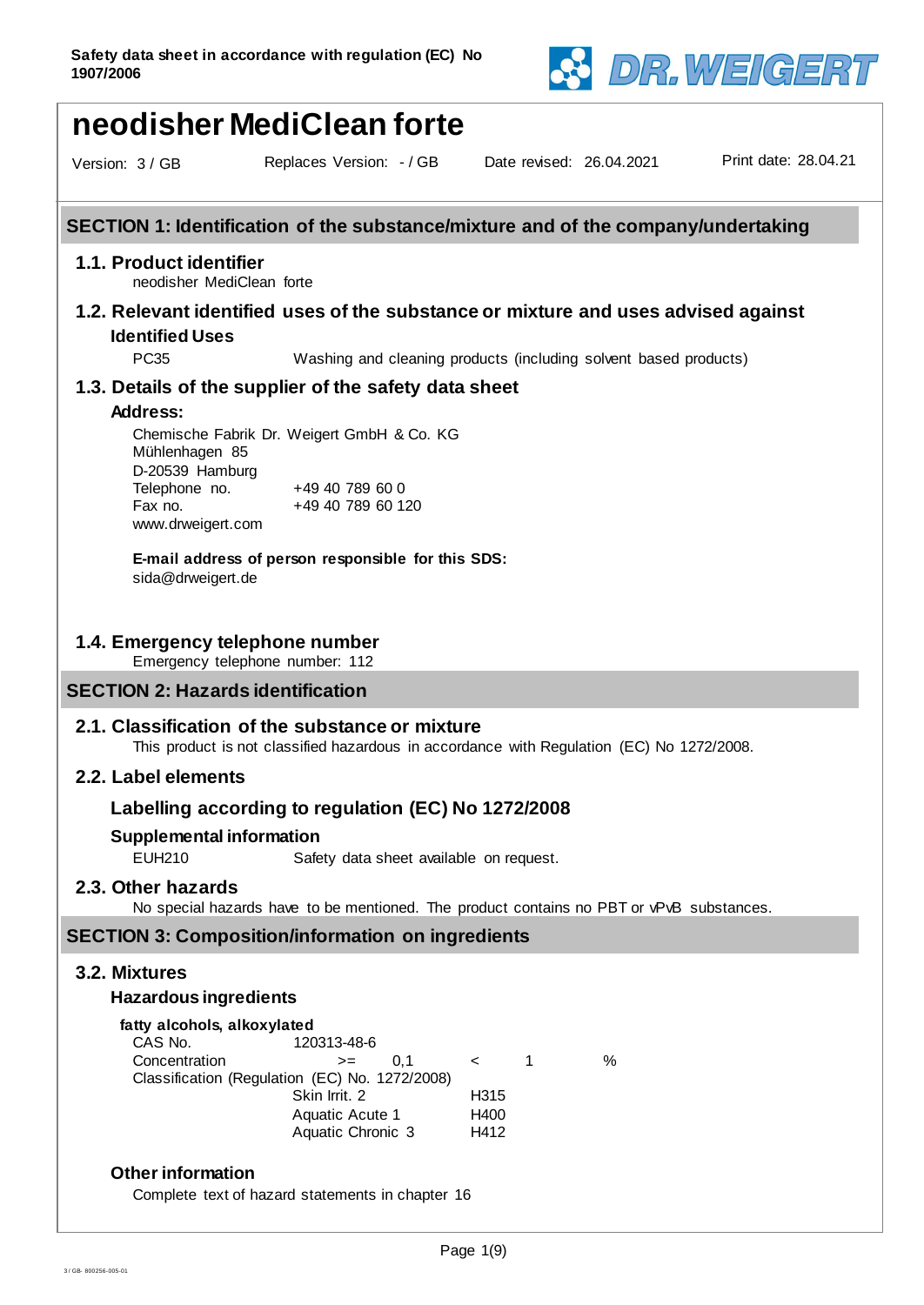

# **neodisher MediClean forte**

Version: 3 / GB Replaces Version: - / GB

Date revised: 26.04.2021 Print date: 28.04.21

#### **SECTION 4: First aid measures**

## **4.1. Description of first aid measures**

#### **General information**

In case of persistent symptoms consult doctor.

#### **After inhalation**

Ensure supply of fresh air. In the event of symptoms take medical treatment.

#### **After skin contact**

In case of contact with skin wash off with warm water. Consult a doctor if skin irritation persists.

## **After eye contact**

Separate eyelids, wash the eyes thoroughly with water (15 min.). In case of irritation consult an oculist.

# **After ingestion**

Rinse out mouth and give plenty of water to drink.

#### **Adhere to personal protective measures when giving first aid**

First aider: Pay attention to self-protection!

**4.2. Most important symptoms and effects, both acute and delayed** Until now no symptoms known so far.

# **4.3. Indication of any immediate medical attention and special treatment needed**

#### **Hints for the physician / hazards**

In the case of swallowing with subsequent vomiting, aspiration of the lungs can occur which can lead to chemical pneumonia or asphyxiation.

# **SECTION 5: Firefighting measures**

#### **5.1. Extinguishing media**

#### **Suitable extinguishing media**

Product itself is non-combustible; adapt fire extinguishing measures to surrounding areas.

# **5.2. Special hazards arising from the substance or mixture**

In case of combustion evolution of dangerous gases possible.

## **5.3. Advice for firefighters**

#### **Special protective equipment for fire-fighting**

In case of combustion use a suitable breathing apparatus.

# **SECTION 6: Accidental release measures**

**6.1. Personal precautions, protective equipment and emergency procedures** Avoid contact with skin, eyes and clothing.

#### **6.2. Environmental precautions**

Do not discharge into surface waters/groundwater.

# **6.3. Methods and material for containment and cleaning up**

Pick up with absorbent material. Clean contaminated floors and objects thoroughly, observing environmental regulations. Dispose of as prescribed.

#### **6.4. Reference to other sections**

Refer to protective measures listed in Sections 7 and 8.

# **SECTION 7: Handling and storage**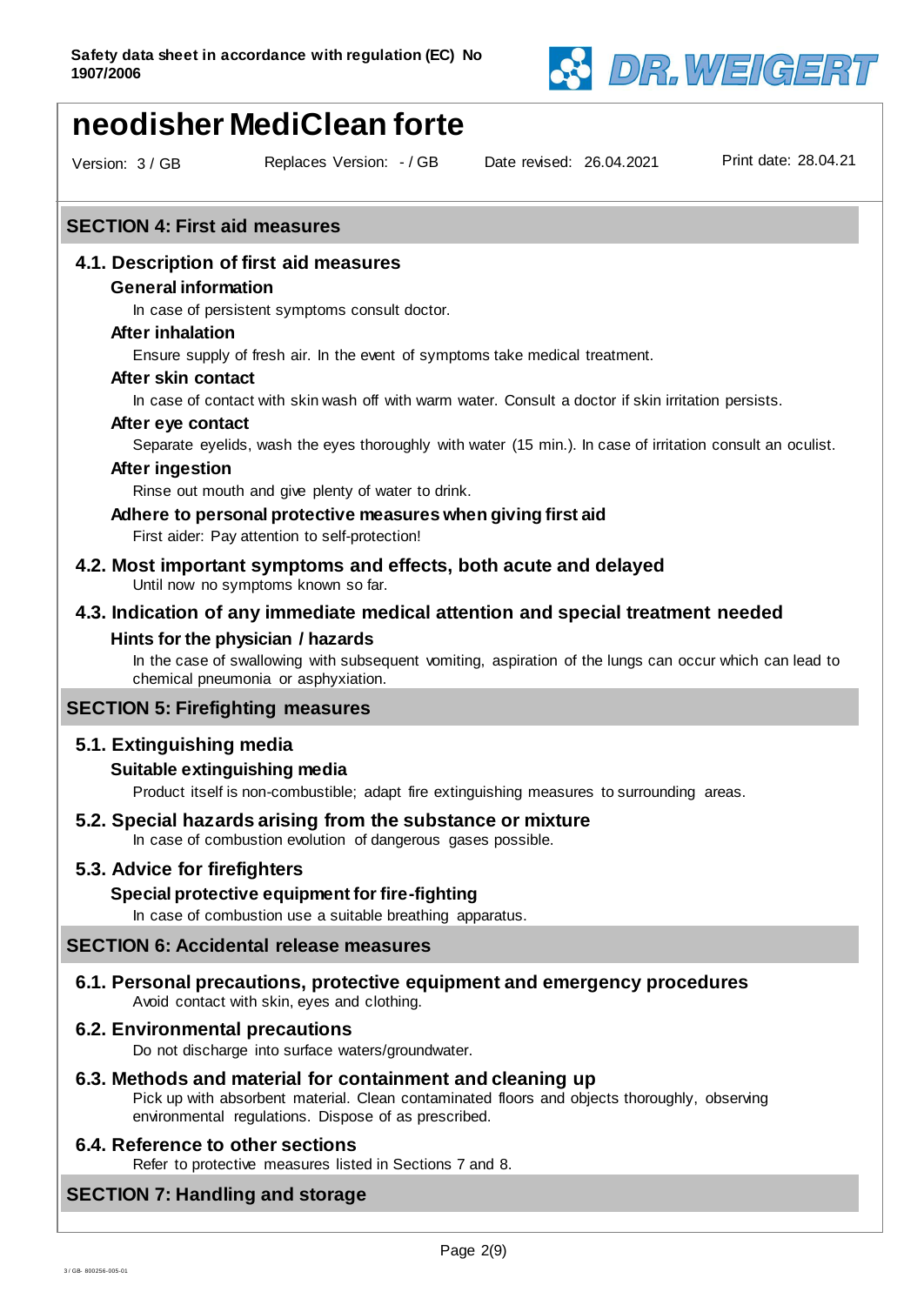

| neodisher MediClean forte                                         |                                                                                                                                                        |                                                    |                          |             |                                                  |  |
|-------------------------------------------------------------------|--------------------------------------------------------------------------------------------------------------------------------------------------------|----------------------------------------------------|--------------------------|-------------|--------------------------------------------------|--|
| Version: 3 / GB                                                   | Replaces Version: - / GB                                                                                                                               |                                                    | Date revised: 26.04.2021 |             | Print date: 28.04.21                             |  |
| 7.1. Precautions for safe handling                                | Advice on protection against fire and explosion<br>No special measures required.                                                                       |                                                    |                          |             |                                                  |  |
| 7.2. Conditions for safe storage, including any incompatibilities |                                                                                                                                                        |                                                    |                          |             |                                                  |  |
| Value                                                             | Recommended storage temperature<br>>                                                                                                                   | 0                                                  | 25<br><                  | $^{\circ}C$ |                                                  |  |
|                                                                   | Requirements for storage rooms and vessels<br>Store product in closed containers.                                                                      |                                                    |                          |             |                                                  |  |
| Hints on storage assembly                                         | Do not store together with foodstuffs.                                                                                                                 |                                                    |                          |             |                                                  |  |
| <b>Storage classes</b>                                            |                                                                                                                                                        |                                                    |                          |             |                                                  |  |
| Storage class according to<br><b>TRGS 510</b>                     |                                                                                                                                                        | $10 - 13$                                          |                          |             | Other combustible and non-combustible substances |  |
|                                                                   | <b>Further information on storage conditions</b><br>Protect from heat and direct sunlight. Keep container tightly closed and dry.                      |                                                    |                          |             |                                                  |  |
| 7.3. Specific end use(s)<br>no data                               |                                                                                                                                                        |                                                    |                          |             |                                                  |  |
| <b>SECTION 8: Exposure controls/personal protection</b>           |                                                                                                                                                        |                                                    |                          |             |                                                  |  |
| 8.1. Control parameters                                           |                                                                                                                                                        |                                                    |                          |             |                                                  |  |
| <b>Exposure limit values</b>                                      |                                                                                                                                                        |                                                    |                          |             |                                                  |  |
| subtilisin<br>List<br><b>Type</b><br>Value                        | Status: 2020; Remarks: Sen                                                                                                                             | EH40<br><b>WEL</b><br>0.00004<br>mg/m <sup>3</sup> |                          |             |                                                  |  |
| <b>Other information</b>                                          |                                                                                                                                                        |                                                    |                          |             |                                                  |  |
|                                                                   | There are not known any further control parameters.                                                                                                    |                                                    |                          |             |                                                  |  |
| 8.2. Exposure controls                                            |                                                                                                                                                        |                                                    |                          |             |                                                  |  |
|                                                                   | General protective and hygiene measures<br>Observe the usual precautions for handling chemicals.                                                       |                                                    |                          |             |                                                  |  |
| <b>Respiratory protection</b>                                     | Not necessary, but do not inhale vapours. If workplace limits are exceeded, a respiratory protection<br>approved for this particular job must be worn. |                                                    |                          |             |                                                  |  |
| <b>Hand protection</b>                                            |                                                                                                                                                        |                                                    |                          |             |                                                  |  |
| Chemical resistant gloves<br>Use<br>Appropriate Material          |                                                                                                                                                        | Permanent hand contact                             |                          |             |                                                  |  |
| Material thickness                                                | $>=$                                                                                                                                                   | neoprene<br>0,65                                   | mm                       |             |                                                  |  |
| Breakthrough time<br>Appropriate Material                         | ><br>nitrile                                                                                                                                           | 480                                                | min                      |             |                                                  |  |

Short-term hand contact

Appropriate Material

Appropriate Material butyl

Material thickness  $\qquad \qquad \Rightarrow \qquad 0,4$  mm Breakthrough time  $\qquad \qquad$  > 480 min

Material thickness  $\qquad \qquad \Rightarrow \qquad 0.7$  mm Breakthrough time  $\longrightarrow$  480 min<br>Use Short-term hand contact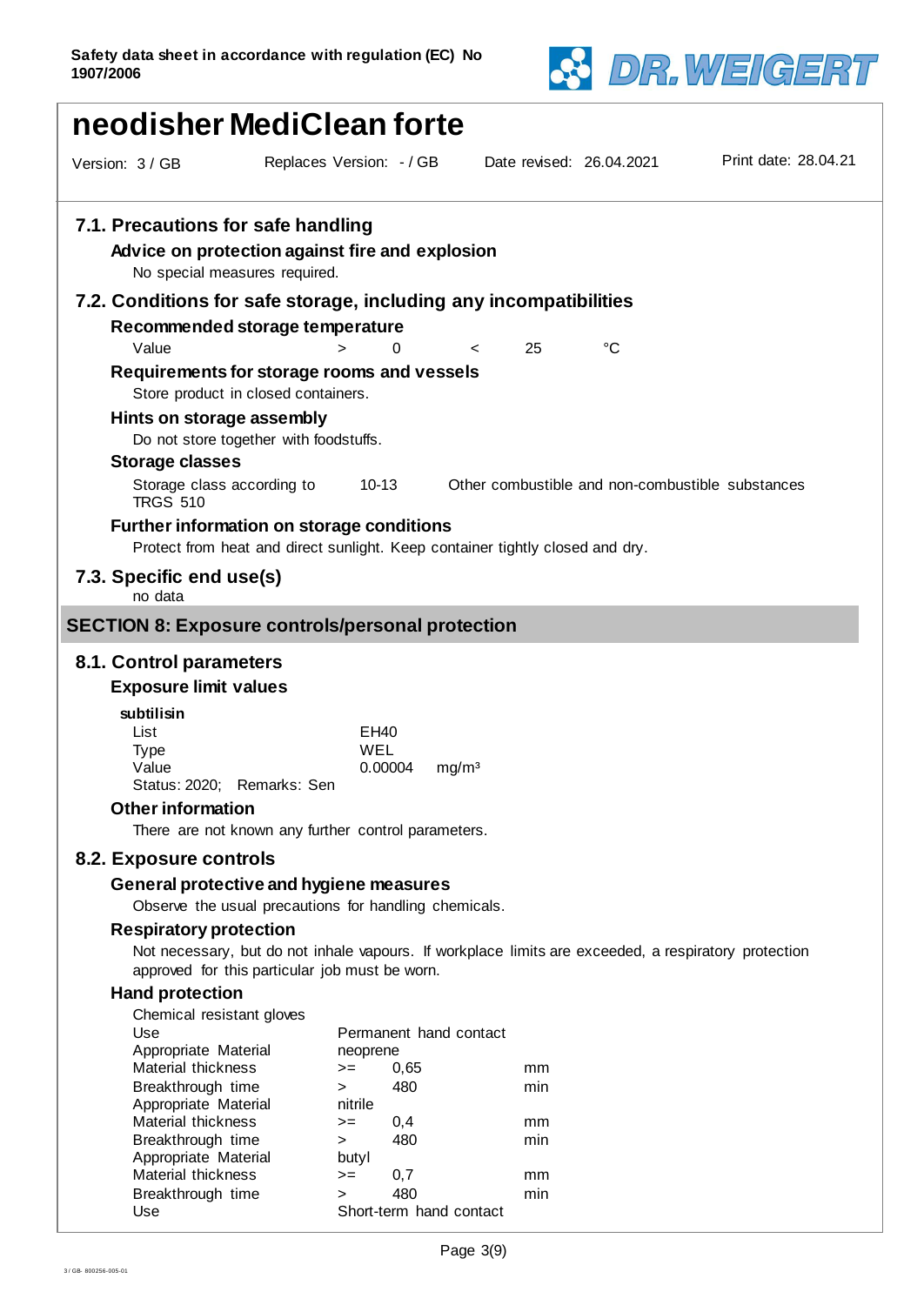

| neodisher MediClean forte                                                                                |                                                                                                                                                             |                          |                   |                      |  |  |
|----------------------------------------------------------------------------------------------------------|-------------------------------------------------------------------------------------------------------------------------------------------------------------|--------------------------|-------------------|----------------------|--|--|
| Version: 3 / GB                                                                                          | Replaces Version: - / GB                                                                                                                                    | Date revised: 26.04.2021 |                   | Print date: 28.04.21 |  |  |
| Appropriate Material<br>Material thickness<br>Eye protection<br><b>Body protection</b><br>Not necessary. | nitrile<br>0, 11<br>$>=$<br>Hand protection must comply with EN 374.<br>Safety glasses with side protection shield; Eye protection must comply with EN 166. | mm                       |                   |                      |  |  |
|                                                                                                          | <b>SECTION 9: Physical and chemical properties</b>                                                                                                          |                          |                   |                      |  |  |
| Form<br><b>Colour</b><br><b>Odour</b>                                                                    | 9.1. Information on basic physical and chemical properties<br>liquid<br>yellowish to brownish, clear<br>characteristic                                      |                          |                   |                      |  |  |
| <b>Odour threshold</b><br>Remarks<br>pH value                                                            | not determined                                                                                                                                              |                          |                   |                      |  |  |
| Value<br>Temperature<br><b>Melting point</b><br>Remarks                                                  | 10,1<br>appr.<br>20<br>not determined                                                                                                                       | $^{\circ}C$              |                   |                      |  |  |
| <b>Freezing point</b><br>Remarks                                                                         | not determined<br>Initial boiling point and boiling range                                                                                                   |                          |                   |                      |  |  |
| Remarks<br><b>Flash point</b><br>Remarks<br>Evaporation rate (ether = $1$ ):                             | not determined<br>Not applicable                                                                                                                            |                          |                   |                      |  |  |
| Remarks<br>Flammability (solid, gas)<br>evaluation                                                       | not determined<br>not determined                                                                                                                            |                          |                   |                      |  |  |
| Remarks<br>Vapour pressure                                                                               | Upper/lower flammability or explosive limits<br>Not applicable                                                                                              |                          |                   |                      |  |  |
| Remarks<br>Vapour density<br>Remarks<br><b>Density</b>                                                   | not determined<br>not determined                                                                                                                            |                          |                   |                      |  |  |
| Value<br>Temperature<br><b>Solubility in water</b>                                                       | 1,07<br>20                                                                                                                                                  | $\rm ^{\circ}C$          | g/cm <sup>3</sup> |                      |  |  |
| Remarks<br>Solubility(ies)<br>Remarks                                                                    | miscible in all proportions<br>not determined                                                                                                               |                          |                   |                      |  |  |
| Remarks<br>Ignition temperature                                                                          | <b>Partition coefficient: n-octanol/water</b><br>not determined                                                                                             |                          |                   |                      |  |  |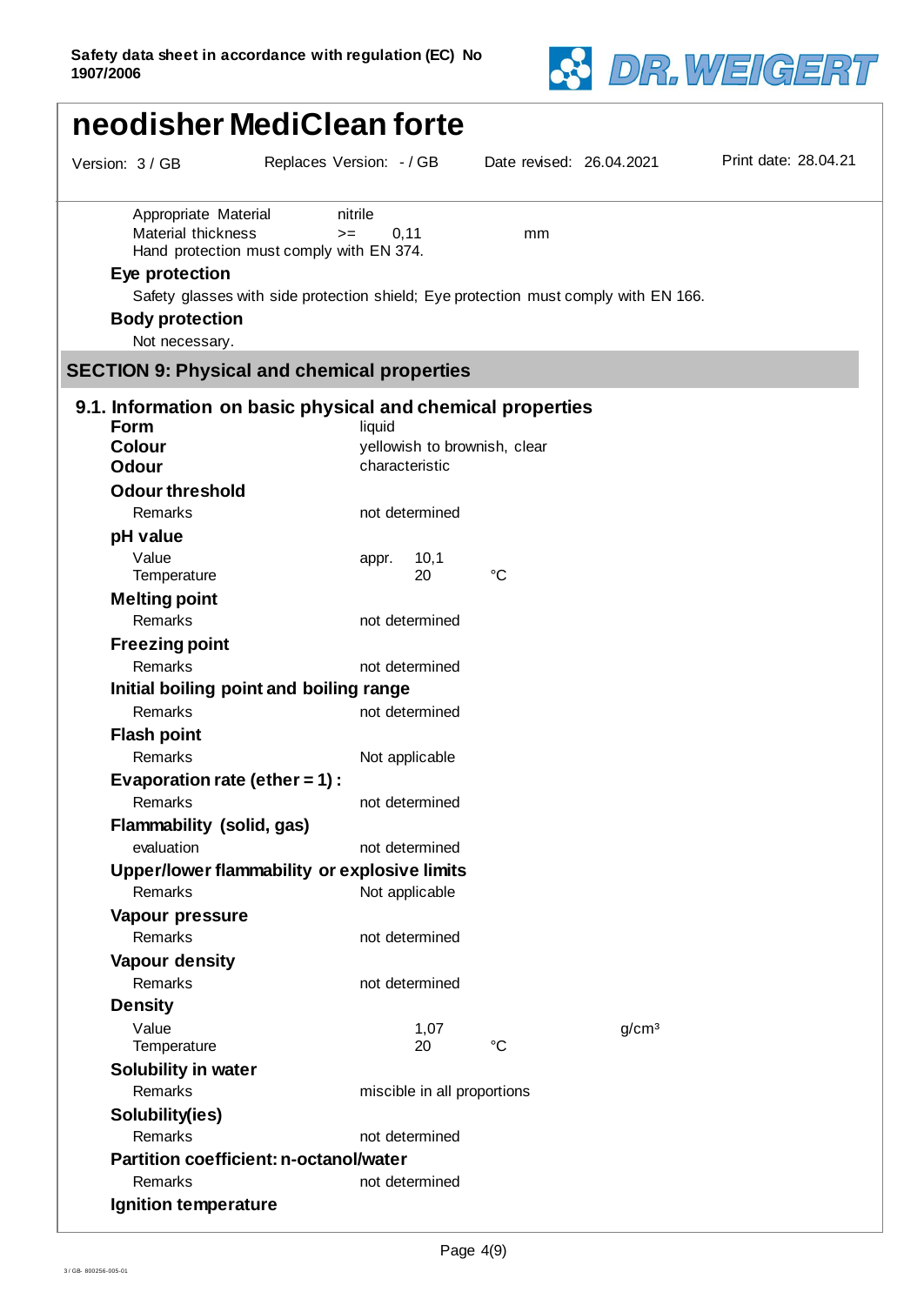

# Date revised: 26.04.2021 Print date: 28.04.21 Version: 3 / GB Replaces Version: - / GB  **neodisher MediClean forte** Remarks Not applicable **Decomposition temperature** Remarks not determined **Viscosity**

**dynamic**<br>Value Value < 10 mPa.s Temperature 20 °C **Explosive properties** evaluation no **Oxidising properties** evaluation **None** known

# **9.2. Other information**

**Other information**

None known

# **SECTION 10: Stability and reactivity**

#### **10.1. Reactivity**

No hazardous reactions when stored and handled according to prescribed instructions.

#### **10.2. Chemical stability**

No hazardous reactions known.

#### **10.3. Possibility of hazardous reactions** No hazardous reactions known.

# **10.4. Conditions to avoid**

No hazardous reactions known.

#### **10.5. Incompatible materials**

None known

#### **10.6. Hazardous decomposition products**

No hazardous decomposition products known.

#### **SECTION 11: Toxicological information**

#### **11.1. Information on toxicological effects**

# **Acute oral toxicity** Species rat<br>LD50 > LD50 > 2000 mg/kg Method calculated value (Regulation (EC) No. 1272/2008) Remarks **Based on available data, the classification criteria are not met. Acute dermal toxicity** Remarks **Based on available data, the classification criteria are not met. Acute inhalational toxicity** Remarks **Based on available data, the classification criteria are not met. Skin corrosion/irritation** Remarks Based on available data, the classification criteria are not met. **Serious eye damage/irritation** Remarks **Based on available data, the classification criteria are not met. Sensitization**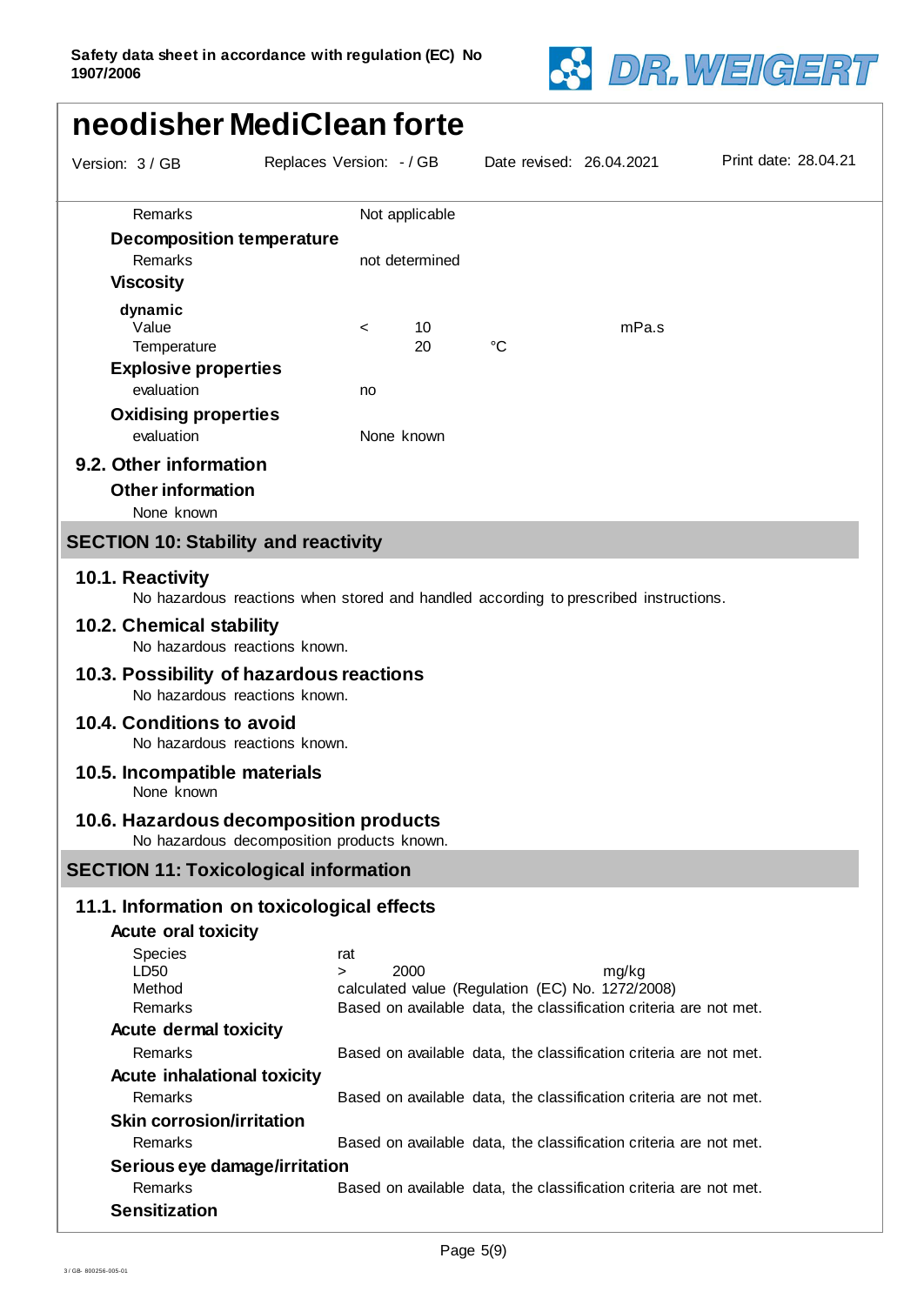

| neodisher MediClean forte                                         |                          |                     |                              |                   |                                                                                                |                      |
|-------------------------------------------------------------------|--------------------------|---------------------|------------------------------|-------------------|------------------------------------------------------------------------------------------------|----------------------|
| Version: 3 / GB                                                   | Replaces Version: - / GB |                     |                              |                   | Date revised: 26.04.2021                                                                       | Print date: 28.04.21 |
| Remarks                                                           |                          |                     |                              |                   | Based on available data, the classification criteria are not met.                              |                      |
| Subacute, subchronic, chronic toxicity                            |                          |                     |                              |                   |                                                                                                |                      |
| Remarks                                                           |                          |                     |                              |                   | Based on available data, the classification criteria are not met.                              |                      |
| <b>Mutagenicity</b>                                               |                          |                     |                              |                   |                                                                                                |                      |
| Remarks                                                           |                          |                     |                              |                   | Based on available data, the classification criteria are not met.                              |                      |
| <b>Reproductive toxicity</b>                                      |                          |                     |                              |                   |                                                                                                |                      |
| Remarks                                                           |                          |                     |                              |                   | Based on available data, the classification criteria are not met.                              |                      |
| Carcinogenicity                                                   |                          |                     |                              |                   |                                                                                                |                      |
| Remarks                                                           |                          |                     |                              |                   | Based on available data, the classification criteria are not met.                              |                      |
| <b>Specific Target Organ Toxicity (STOT)</b>                      |                          |                     |                              |                   |                                                                                                |                      |
| Single exposure<br>Remarks                                        |                          |                     |                              |                   |                                                                                                |                      |
|                                                                   |                          |                     |                              |                   | Based on available data, the classification criteria are not met.                              |                      |
| Repeated exposure<br>Remarks                                      |                          |                     |                              |                   | Based on available data, the classification criteria are not met.                              |                      |
| <b>Aspiration hazard</b>                                          |                          |                     |                              |                   |                                                                                                |                      |
| Based on available data, the classification criteria are not met. |                          |                     |                              |                   |                                                                                                |                      |
| <b>Other information</b>                                          |                          |                     |                              |                   |                                                                                                |                      |
|                                                                   |                          |                     |                              |                   | There is no data available on the product apart from the information given in this subsection. |                      |
| <b>SECTION 12: Ecological information</b>                         |                          |                     |                              |                   |                                                                                                |                      |
|                                                                   |                          |                     |                              |                   |                                                                                                |                      |
| 12.1. Toxicity                                                    |                          |                     |                              |                   |                                                                                                |                      |
| <b>General information</b>                                        |                          |                     |                              |                   |                                                                                                |                      |
| not determined                                                    |                          |                     |                              |                   |                                                                                                |                      |
| <b>Fish toxicity (Components)</b>                                 |                          |                     |                              |                   |                                                                                                |                      |
| fatty alcohols, alkoxylated                                       |                          |                     |                              |                   |                                                                                                |                      |
| <b>Species</b><br>LC50                                            |                          |                     | golden orfe (Leuciscus idus) | 1 to 10           |                                                                                                |                      |
| Duration of exposure                                              |                          |                     | 96                           | h                 | mg/l                                                                                           |                      |
| <b>Daphnia toxicity (Components)</b>                              |                          |                     |                              |                   |                                                                                                |                      |
| fatty alcohols, alkoxylated                                       |                          |                     |                              |                   |                                                                                                |                      |
| <b>Species</b>                                                    |                          |                     | Daphnia magna                |                   |                                                                                                |                      |
| <b>EC50</b>                                                       |                          |                     | 0,1                          | 1<br>to           | mg/l                                                                                           |                      |
| Duration of exposure<br>Method                                    |                          | OECD <sub>202</sub> | 48                           | h.                |                                                                                                |                      |
| <b>Algae toxicity (Components)</b>                                |                          |                     |                              |                   |                                                                                                |                      |
|                                                                   |                          |                     |                              |                   |                                                                                                |                      |
| fatty alcohols, alkoxylated<br><b>Species</b>                     |                          |                     | Scenedesmus subspicatus      |                   |                                                                                                |                      |
| <b>EC50</b>                                                       |                          |                     | 0,1                          | to<br>$\mathbf 1$ | mg/l                                                                                           |                      |
| Duration of exposure                                              |                          |                     | 72                           | h.                |                                                                                                |                      |
| Method                                                            |                          | OECD <sub>201</sub> |                              |                   |                                                                                                |                      |
| 12.2. Persistence and degradability                               |                          |                     |                              |                   |                                                                                                |                      |
| <b>General information</b><br>not determined                      |                          |                     |                              |                   |                                                                                                |                      |
| 12.3. Bioaccumulative potential                                   |                          |                     |                              |                   |                                                                                                |                      |
| <b>General information</b>                                        |                          |                     |                              |                   |                                                                                                |                      |
| not determined                                                    |                          |                     |                              |                   |                                                                                                |                      |
|                                                                   |                          |                     |                              |                   |                                                                                                |                      |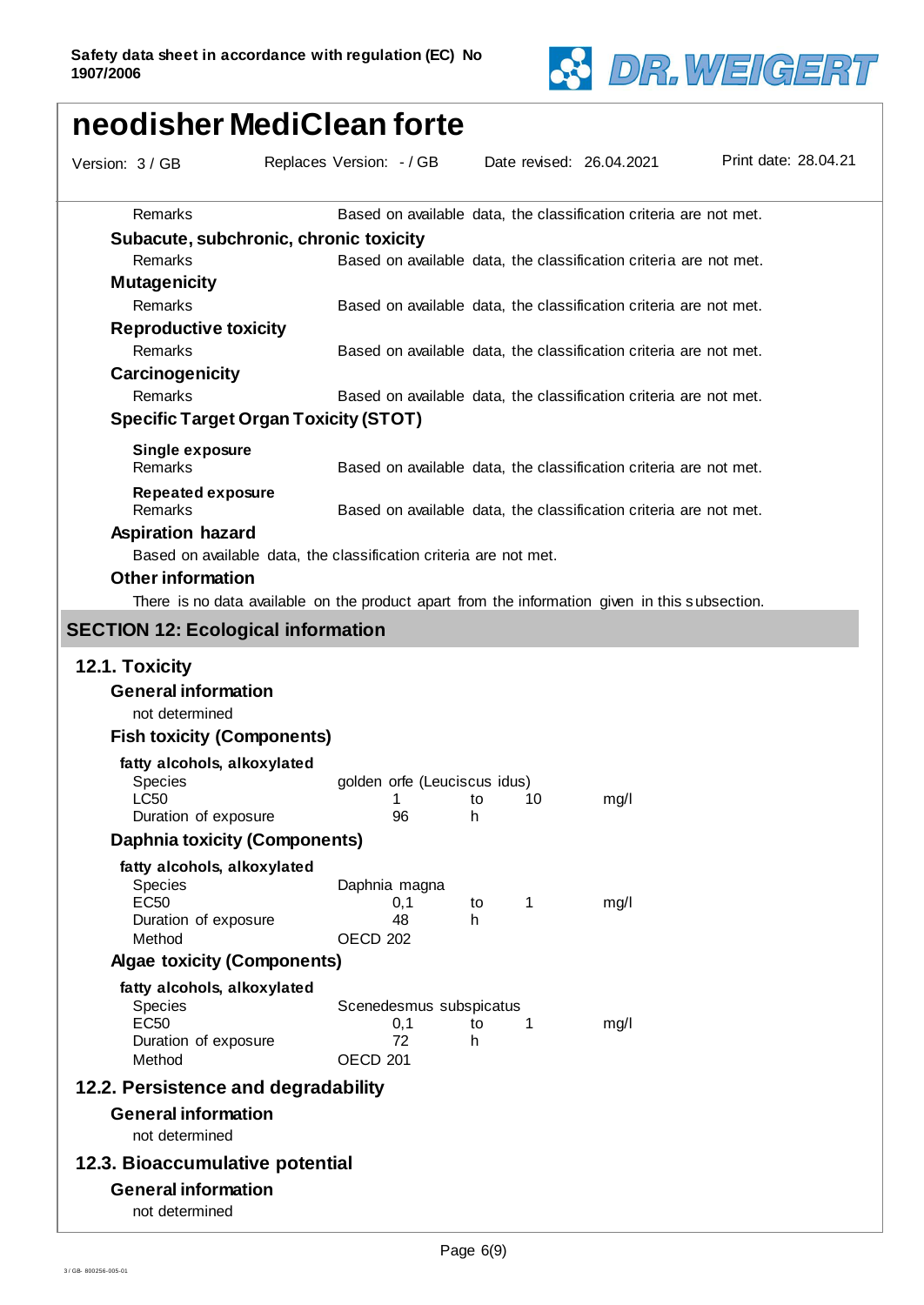

# **neodisher MediClean forte**

Version: 3 / GB Replaces Version: - / GB

Date revised: 26.04.2021 Print date: 28.04.21

# **Partition coefficient: n-octanol/water**

Remarks not determined

# **12.4. Mobility in soil**

**General information**

not determined

## **12.5. Results of PBT and vPvB assessment**

#### **Evaluation of persistance and bioaccumulation potential**

The product contains no PBT or vPvB substances.

#### **12.6. Other adverse effects**

#### **General information**

not determined

#### **General information / ecology**

The surfactant(s) contained in this preparation complies(comply) with the biodegradability criteria as laid down in Regulation (EC) No.648/2004 on detergents. Do not discharge product unmonitored into the environment.

### **SECTION 13: Disposal considerations**

### **13.1. Waste treatment methods**

#### **Disposal recommendations for the product**

Allocation of a waste code number, according to the European Waste Catalogue (EWC), should be carried out in agreement with the regional waste disposal company.

#### **Disposal recommendations for packaging**

Packaging that cannot be cleaned should be disposed off in agreement with the regional waste disposal company.

#### **SECTION 14: Transport information**

|                 | <b>Land transport ADR/RID</b>     | <b>Marine transport</b><br><b>IMDG/GGVSee</b> | Air transport<br><b>ICAO/IATA</b> |  |
|-----------------|-----------------------------------|-----------------------------------------------|-----------------------------------|--|
| 14.1. UN number | The product does not constitute a | The product does not constitute a             | The product does not constitute   |  |
|                 | hazardous substance in land       | hazardous substance in sea                    | a hazardous substance in air      |  |
|                 | transport.                        | transport.                                    | transport.                        |  |

#### **Information for all modes of transport**

**14.6. Special precautions for user**

See Sections 6 to 8

#### **Other information**

**14.7. Transport in bulk according to Annex II of Marpol and the IBC Code** Not applicable

# **SECTION 15: Regulatory information**

# **15.1. Safety, health and environmental regulations/legislation specific for the substance or mixture**

#### **Ingredients (Regulation (EC) No 648/2004)**

#### **less than 5 %:**

anionic surfactants, non-ionic surfactants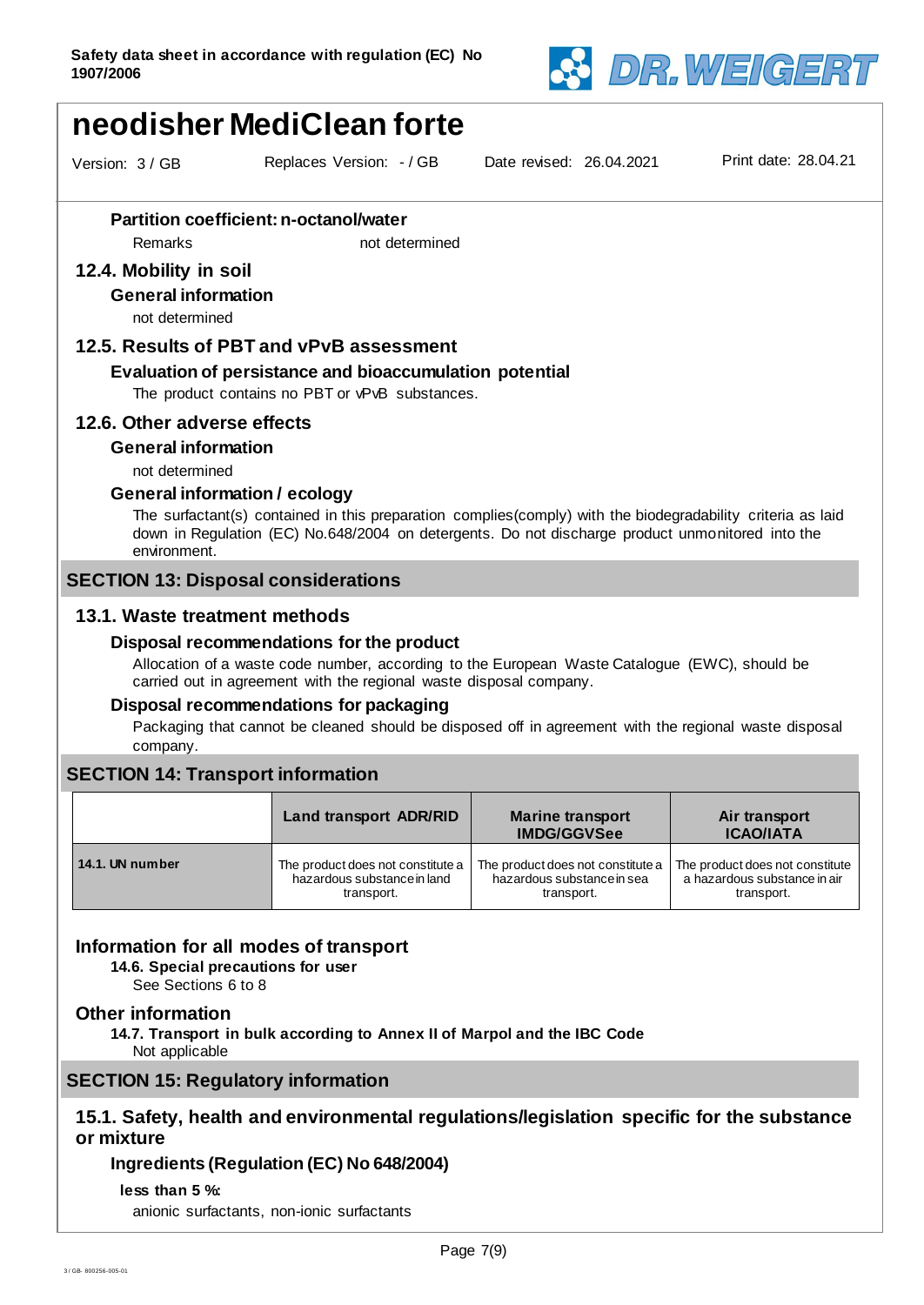

|                                                                                                                                                                                          | neodisher MediClean forte                                                                                                                                                                                                                                                                                                                                                                                                                                                                                                                                                                                                                                                                                                                                                                                                                                                                                                                                                                         |                                                                                                                                                     |     |                      |  |  |
|------------------------------------------------------------------------------------------------------------------------------------------------------------------------------------------|---------------------------------------------------------------------------------------------------------------------------------------------------------------------------------------------------------------------------------------------------------------------------------------------------------------------------------------------------------------------------------------------------------------------------------------------------------------------------------------------------------------------------------------------------------------------------------------------------------------------------------------------------------------------------------------------------------------------------------------------------------------------------------------------------------------------------------------------------------------------------------------------------------------------------------------------------------------------------------------------------|-----------------------------------------------------------------------------------------------------------------------------------------------------|-----|----------------------|--|--|
| Version: 3 / GB                                                                                                                                                                          | Replaces Version: - / GB                                                                                                                                                                                                                                                                                                                                                                                                                                                                                                                                                                                                                                                                                                                                                                                                                                                                                                                                                                          | Date revised: 26.04.2021                                                                                                                            |     | Print date: 28.04.21 |  |  |
| <b>Further ingredients</b><br>enzymes                                                                                                                                                    |                                                                                                                                                                                                                                                                                                                                                                                                                                                                                                                                                                                                                                                                                                                                                                                                                                                                                                                                                                                                   |                                                                                                                                                     |     |                      |  |  |
| <b>Water Hazard Class (Germany)</b>                                                                                                                                                      |                                                                                                                                                                                                                                                                                                                                                                                                                                                                                                                                                                                                                                                                                                                                                                                                                                                                                                                                                                                                   |                                                                                                                                                     |     |                      |  |  |
| <b>Water Hazard Class</b><br>(Germany)                                                                                                                                                   | WGK 1                                                                                                                                                                                                                                                                                                                                                                                                                                                                                                                                                                                                                                                                                                                                                                                                                                                                                                                                                                                             |                                                                                                                                                     |     |                      |  |  |
| Remarks                                                                                                                                                                                  |                                                                                                                                                                                                                                                                                                                                                                                                                                                                                                                                                                                                                                                                                                                                                                                                                                                                                                                                                                                                   | Derivation of WGK according to Annex 1 No. 5.2 AwSV                                                                                                 |     |                      |  |  |
| <b>VOC</b>                                                                                                                                                                               |                                                                                                                                                                                                                                                                                                                                                                                                                                                                                                                                                                                                                                                                                                                                                                                                                                                                                                                                                                                                   |                                                                                                                                                     |     |                      |  |  |
| VOC (EU)                                                                                                                                                                                 | 0                                                                                                                                                                                                                                                                                                                                                                                                                                                                                                                                                                                                                                                                                                                                                                                                                                                                                                                                                                                                 | %<br>$\mathbf 0$                                                                                                                                    | g/l |                      |  |  |
| <b>Other information</b>                                                                                                                                                                 |                                                                                                                                                                                                                                                                                                                                                                                                                                                                                                                                                                                                                                                                                                                                                                                                                                                                                                                                                                                                   |                                                                                                                                                     |     |                      |  |  |
|                                                                                                                                                                                          | The product does not contain substances of very high concern (SVHC).                                                                                                                                                                                                                                                                                                                                                                                                                                                                                                                                                                                                                                                                                                                                                                                                                                                                                                                              |                                                                                                                                                     |     |                      |  |  |
| 15.2. Chemical safety assessment                                                                                                                                                         |                                                                                                                                                                                                                                                                                                                                                                                                                                                                                                                                                                                                                                                                                                                                                                                                                                                                                                                                                                                                   |                                                                                                                                                     |     |                      |  |  |
|                                                                                                                                                                                          | For this preparation a chemical safety assessment has not been carried out.                                                                                                                                                                                                                                                                                                                                                                                                                                                                                                                                                                                                                                                                                                                                                                                                                                                                                                                       |                                                                                                                                                     |     |                      |  |  |
| <b>SECTION 16: Other information</b>                                                                                                                                                     |                                                                                                                                                                                                                                                                                                                                                                                                                                                                                                                                                                                                                                                                                                                                                                                                                                                                                                                                                                                                   |                                                                                                                                                     |     |                      |  |  |
|                                                                                                                                                                                          | Hazard statements listed in Chapter 3                                                                                                                                                                                                                                                                                                                                                                                                                                                                                                                                                                                                                                                                                                                                                                                                                                                                                                                                                             |                                                                                                                                                     |     |                      |  |  |
| H <sub>315</sub>                                                                                                                                                                         | Causes skin irritation.                                                                                                                                                                                                                                                                                                                                                                                                                                                                                                                                                                                                                                                                                                                                                                                                                                                                                                                                                                           |                                                                                                                                                     |     |                      |  |  |
| H400                                                                                                                                                                                     | Very toxic to aquatic life.                                                                                                                                                                                                                                                                                                                                                                                                                                                                                                                                                                                                                                                                                                                                                                                                                                                                                                                                                                       |                                                                                                                                                     |     |                      |  |  |
| H412                                                                                                                                                                                     |                                                                                                                                                                                                                                                                                                                                                                                                                                                                                                                                                                                                                                                                                                                                                                                                                                                                                                                                                                                                   | Harmful to aquatic life with long lasting effects.                                                                                                  |     |                      |  |  |
| <b>CLP categories listed in Chapter 3</b>                                                                                                                                                |                                                                                                                                                                                                                                                                                                                                                                                                                                                                                                                                                                                                                                                                                                                                                                                                                                                                                                                                                                                                   |                                                                                                                                                     |     |                      |  |  |
| Aquatic Acute 1<br>Aquatic Chronic 3<br>Skin Irrit. 2                                                                                                                                    |                                                                                                                                                                                                                                                                                                                                                                                                                                                                                                                                                                                                                                                                                                                                                                                                                                                                                                                                                                                                   | Hazardous to the aquatic environment, acute, Category 1<br>Hazardous to the aquatic environment, chronic, Category 3<br>Skin irritation, Category 2 |     |                      |  |  |
| <b>Abbreviations</b>                                                                                                                                                                     |                                                                                                                                                                                                                                                                                                                                                                                                                                                                                                                                                                                                                                                                                                                                                                                                                                                                                                                                                                                                   |                                                                                                                                                     |     |                      |  |  |
| VOC: Volatile Organic Compound<br>LD: Lethal dose<br>LC: Lethal concentration<br><b>UN: United Nations</b><br><b>CAS: Chemical Abstracts Service</b><br>IBC: Intermediate Bulk Container | ADR: Accord européen relatif au transport international des marchandises Dangereuses par Route<br>RID: Règlement concernant le transport international ferroviaire de marchandises dangereuses<br>IMDG: International Maritime Code for Dangerous Goods<br>ICAO: International Civil Aviation Organization<br>IATA: International Air Transport Association<br>PBT: Persistent, Bioaccumulative and Toxic<br>vPvB: Very persistent and very bioaccumulative<br>SVHC: Substances of very high concern<br>OECD: Organisation for Economic Co-operation and Development<br>GHS: Globally Harmonized System of classification and Labelling of Chemicals<br>REACH: Registration, Evaluation, Autohorisation and Restriction of Chemicals<br>MARPOL 73/78: International Convention for the Prevention of Pollution From Ships, 1973 as modified<br>by the Protocol of 1978 (MARPOL: Marine Pollution)<br>ASTM: American Society for Testing And Materials<br>TSCA: Toxic Substances Control Act (USA) |                                                                                                                                                     |     |                      |  |  |
| WHO: World Health Organization<br>IMO: International Maritime Organization<br><b>IUCLID:</b> International Uniform Chemical Information Database                                         |                                                                                                                                                                                                                                                                                                                                                                                                                                                                                                                                                                                                                                                                                                                                                                                                                                                                                                                                                                                                   |                                                                                                                                                     |     |                      |  |  |
|                                                                                                                                                                                          |                                                                                                                                                                                                                                                                                                                                                                                                                                                                                                                                                                                                                                                                                                                                                                                                                                                                                                                                                                                                   |                                                                                                                                                     |     |                      |  |  |
| <b>Supplemental information</b>                                                                                                                                                          |                                                                                                                                                                                                                                                                                                                                                                                                                                                                                                                                                                                                                                                                                                                                                                                                                                                                                                                                                                                                   |                                                                                                                                                     |     |                      |  |  |
|                                                                                                                                                                                          | Relevant changes compared with the previous version of the safety data sheet are marked with: ***<br>This information is based on our present state of knowledge. However, it should not constitute a<br>guarantee for any specific product properties and shall not establish a legally valid relationship.                                                                                                                                                                                                                                                                                                                                                                                                                                                                                                                                                                                                                                                                                      |                                                                                                                                                     |     |                      |  |  |